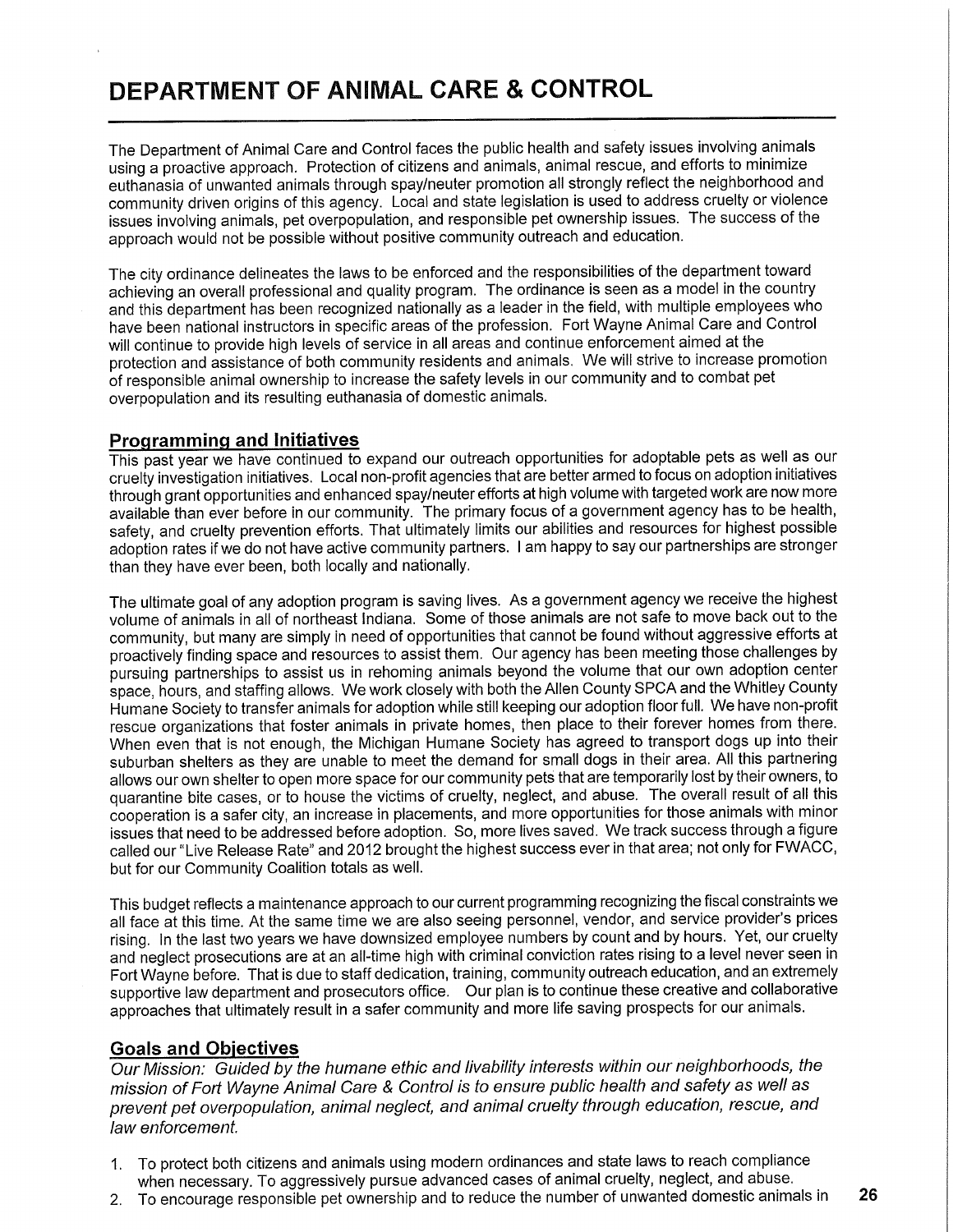Fort Wayne, subsequently reducing the number of related safety issues and the number of animals currently being euthanized.

- 3. To increase the level of responsible pet ownership thus reducing animal related problems at the neighborhood level and indiscriminate breeding of animals in the city.
- 4. To increase education levels of both children and adults relative to safety, humane care and treatment of animals, responsible pet ownership and the plight of unwanted animals.
- 5. To continue promotion of all local available opportunities for families unable to afford the spay or neuter surgery for their pet.
- 6. To increase contacts with owners regarding proper identification and registration of their pets for safe return and the opportunity to return lost pets directly to owners homes rather than impounding them at the shelter.

### **Services Provided**

- 1. Enforcement of state and local laws relative to animals.. Full investigation for both human and animal protection.
- 2. Processing of cases through the city court system and the prosecutors office for local and state violations involving safety issues with animals, animal cruelty, and animal neglect.
- 3. Administration of the State Health Codes, investigations, and prosecutions relative to animal bites, quarantines and specimen shipments for rabies examination.
- 4. Promotion and administration of all license and permit programs relative to animals. Monitor special events in the community involving animals.
- 5. Protection of citizens from health and safety threats involving animals regardless of species.
- 6. Administer Humane Education programs through advanced technology applications and in person in the Fort Wayne Community School System, for local scout troops, and adult groups regarding Animal Control and responsible care of animals.
- 7. Provide a pet adoption source of safe animals for community residents.
- 8. Shelter animals of all species in need of safe haven until reclaim or abandonment by owners. Provide care, sanitation, medical attention, exercise and daily maintenance for all animals admitted to the Animal Care and Control Shelter.
- 9. Emergency pick up of sick and injured animals, wild and domestic. Rescue's as needed.
- 10. Live trap rental program for nuisance cat problems.
- 11. Emergency impound of animals involved with owner tragedy, arrest, or unforeseen emergency circumstances.
- 12. Pick up of stray animals, both confined and unconfined with enforcement of animal at large laws.
- 13. Respond to neighbor complaints regarding nuisance violations.
- 14. Euthanasia of unwanted, unclaimed, unsafe, and surplus animals. Euthanasia of animals by owners request due to illness, injury and age.

| <u>ANIMAL CARE AND CONTROL: ACTIVITY INDICATORS</u> |         |         |               |  |  |  |
|-----------------------------------------------------|---------|---------|---------------|--|--|--|
|                                                     | 2010    | 2011    | <u> 2012 </u> |  |  |  |
| Animals Handled (total all species)                 | 15,791  | 15,863  | 14,994        |  |  |  |
| Dogs handled                                        | 5,639   | 6,065   | 5,411         |  |  |  |
| Cats handled                                        | 8,229   | 7,935   | 7,590         |  |  |  |
| County Animals Handled (known)                      | 1,502   | 1.451   | 1,057         |  |  |  |
| New Haven Animals Handled (known)                   | 368     | 424     | 443           |  |  |  |
| Animals Adopted                                     | 2,265   | 2,382   | 2,748         |  |  |  |
| Animals Returned to Owner                           | 1,854   | 2,056   | 2,019         |  |  |  |
| Dogs Euthanized Non-Owner Requested                 | 2,351   | 2,687   | 1,990         |  |  |  |
| Cats Euthanized Non-Owner Requested                 | 6825    | 6471    | 5,899         |  |  |  |
| Field Service Activities (runs by officers)         | 22,370  | 22,660  | 22,894        |  |  |  |
| <b>Bite Cases</b>                                   | 863     | 850     | 837           |  |  |  |
| <b>Registrations Sold</b>                           | 13,695  | 14,050  | 13,847        |  |  |  |
| Est. Currently Tagged Pets (lifetime tags)          | 17,983  | 18,800  | 18,957        |  |  |  |
| <b>Tickets Issued</b>                               | 3,283   | 3,394   | 3,584         |  |  |  |
| <b>Court Cases Filed</b>                            | 730     | 1,072   | 1,127         |  |  |  |
| Volunteers (active, yr end)                         | 229     | 204     | 189           |  |  |  |
| Outreach and Education                              |         |         |               |  |  |  |
| Media Contacts                                      | 1,430   | 3,120   | 3,328         |  |  |  |
| <b>Website Hits</b>                                 | 594,304 | 548,765 | 464,679       |  |  |  |
| Cable Broadcast Hours                               | 393     | 425     | 425           |  |  |  |
| Program Attendance                                  | 237,001 | 216,696 | 244,526       |  |  |  |
| Fund Raisers by the dept.                           | 9       | 8       | 8             |  |  |  |

## **ANIMAL CARE AND CONTROL: ACTIVITY INDICATORS**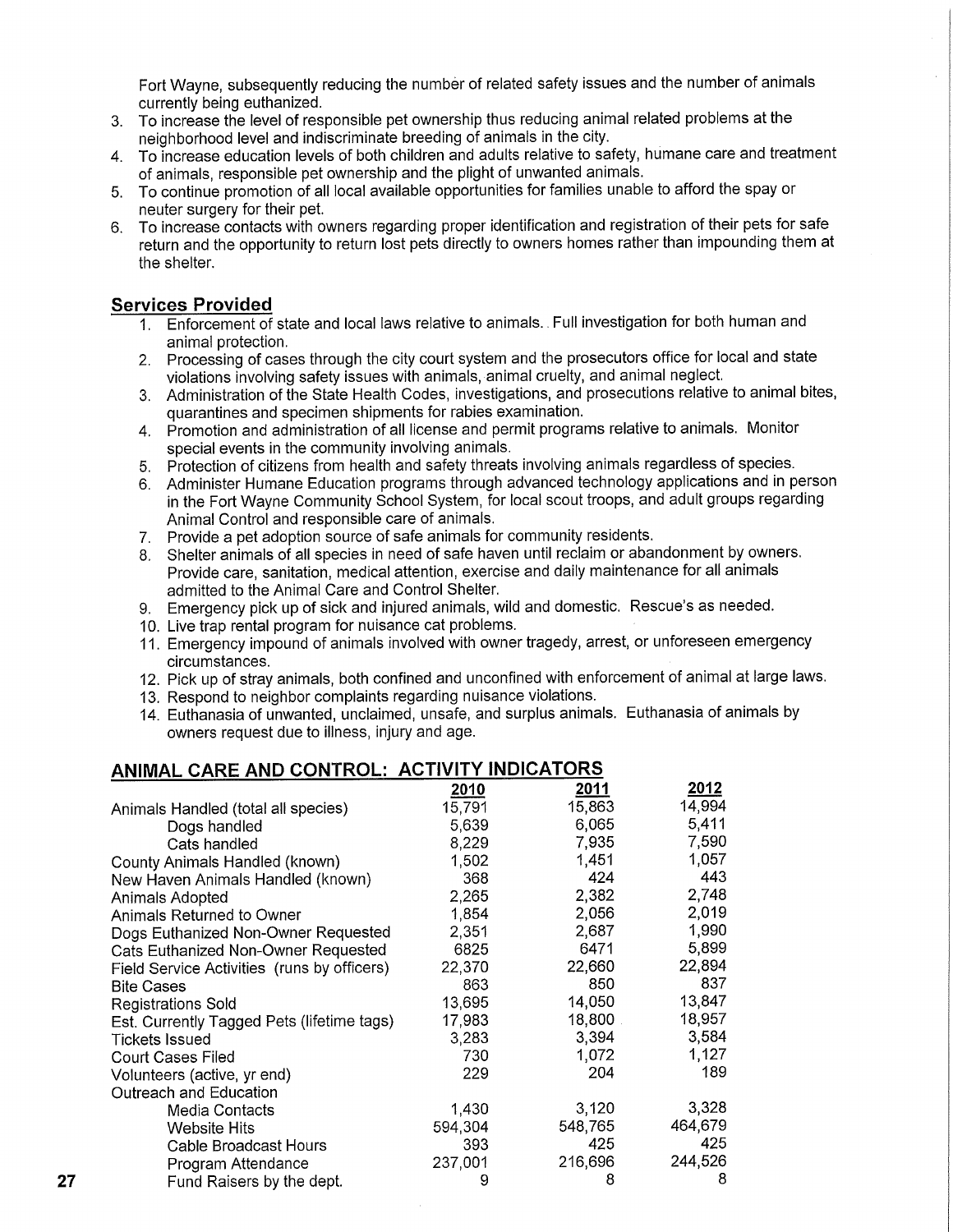|                                     | 2012<br><b>ACTUAL</b> | <b>2013 ACTUAL</b><br><b>THRU</b><br>30-Jun-2013 | 2013 REVISED<br><b>BUDGET</b> | 2014<br><b>SUBMITTED</b> | \$ INCREASE<br>(DECREASE)<br><b>FROM 2013</b><br><b>REVISED</b> | % CHANGE<br><b>FROM 2013</b><br><b>REV TO 2014</b> |
|-------------------------------------|-----------------------|--------------------------------------------------|-------------------------------|--------------------------|-----------------------------------------------------------------|----------------------------------------------------|
| 5111 TOTAL WAGES                    | 1,447,660             |                                                  | 1,473,392                     | 1,512,453                | 39,061                                                          | 2.65%                                              |
| 5131 PERF - EMPLOYERS SHARE         | 135,250               |                                                  | 137,644                       | 157,184                  | 19,540                                                          |                                                    |
| 5132 FICA                           | 107,526               |                                                  | 112,714                       | 114,378                  | 1,664                                                           |                                                    |
| 5134 LIFE MEDICAL & HEALTH INSURAN  | 377,600               |                                                  | 377,600                       | 377,600                  |                                                                 |                                                    |
| 5135 EMPLOYEE MEDICAL EXPENSES      | 2,579                 |                                                  | 2,744                         | 3,323                    | 579                                                             |                                                    |
| 5136 UNEMPLOYMENT COMPENSATION      | 1,432                 |                                                  | 1,472                         | 1,493                    | 21                                                              |                                                    |
| 5137 WORKERS COMP INSURANCE         | 8,703                 |                                                  | 7,469                         | 7,082                    | (387)                                                           |                                                    |
| 5138 CLOTHING ALLOWANCE             | 11,307                |                                                  | 13,800                        | 14,400                   | 600                                                             |                                                    |
| 513A PERF - EMPLOYEES/PD BY CITY    | 40,575                |                                                  | 41,293                        | 42,101                   | 808                                                             |                                                    |
| 513R RETIREES HEALTH INSURANCE      | 23,600                |                                                  | 23,600                        | 23,600                   |                                                                 |                                                    |
| 5161 WAGE SETTLEMENT/SEVERANCE PAY  | 139                   |                                                  |                               |                          |                                                                 |                                                    |
| <b>Total 5100</b>                   | \$2,156,370           | \$1,087,247                                      | \$2,191,728                   | \$2,253,614              | \$61,886                                                        | 2.82%                                              |
| 5213 COMPUTER SUPPLIES              | 415                   |                                                  | 499                           | 499                      |                                                                 |                                                    |
| 5219 OTHER OFFICE SUPPLIES          | 7,452                 |                                                  | 5,000                         | 5,000                    |                                                                 |                                                    |
| 5231 GASOLINE                       | 59,852                |                                                  | 48,808                        | 60,000                   | 11,192                                                          |                                                    |
| 5241 MEDICAL & SURGICAL SUPPLIES    | 12,607                |                                                  | 15,399                        | 15,399                   |                                                                 |                                                    |
| 5242 ANIMAL SUPPLIES                | 4,910                 |                                                  | 5,092                         | 5,092                    |                                                                 |                                                    |
| 5246 HOUSEHOLD & CLEANING SUPPLIES  | 12,746                |                                                  | 14,565                        | 13,260                   | (1, 305)                                                        |                                                    |
| 524M MICROCHIPS                     | 14,108                |                                                  | 14,140                        | 14,140                   |                                                                 |                                                    |
| 5299 OTHER MATERIALS & SUPPLIES     | 667                   |                                                  | 2,537                         | 6,137                    | 3,600                                                           |                                                    |
| <b>Total 5200</b>                   | \$112,757             | \$53,649                                         | \$106,040                     | \$119,527                | \$13,487                                                        | 12.72%                                             |
| 5312 MEDICAL SERVICES               | 22,678                |                                                  | 22,691                        | 22,698                   | $\overline{7}$                                                  |                                                    |
| 5319 VETERINARY SERVICES            | 38,945                |                                                  | 55,372                        | 53,219                   | (2, 153)                                                        |                                                    |
| 531H BANK SERVICE CHARGES           | 6,047                 |                                                  | 6,000                         | 6,000                    |                                                                 |                                                    |
| 531N PUBLIC EDUCATION SERVICES      | 5,130                 |                                                  | 5,409                         | 5,409                    |                                                                 |                                                    |
| 5321 FREIGHT EXPRESS & DRAYAGE      | 10,547                |                                                  | 10,696                        | 10,696                   |                                                                 |                                                    |
| 5322 POSTAGE                        | 8,248                 |                                                  | 6,309                         | 6,309                    |                                                                 |                                                    |
| 5323 TELEPHONE & TELEGRAPH          | 346                   |                                                  |                               |                          |                                                                 |                                                    |
| 5324 TRAVEL EXPENSES                | 43                    |                                                  |                               |                          |                                                                 |                                                    |
| 532C CELL PHONE                     | 455                   |                                                  | 480                           | 480                      |                                                                 |                                                    |
| 532V VERIZON AIR CARDS              | 4,928                 |                                                  | 5,400                         | 5,400                    |                                                                 |                                                    |
| 5331 PRINTING OTHER THAN OFFC SUPPL | 1,899                 |                                                  | 1,853                         | 1,853                    |                                                                 |                                                    |
| 5342 LIABILITY INSURANCE            | 17,159                |                                                  | 13,645                        | 12,473                   | (1, 172)                                                        |                                                    |
| 5351 ELECTRICITY                    | 31,177                |                                                  | 30,311                        | 31,178                   | 867                                                             |                                                    |
| 5352 NATURAL GAS                    | 16,729                |                                                  | 20,551                        | 19,141                   | (1, 410)                                                        |                                                    |
| 5353 WATER                          | 8,847                 |                                                  | 7,776                         | 7,776                    |                                                                 |                                                    |
| 5356 SOLID WASTE DISPOSAL           | 41,441                |                                                  | 41,231                        | 41,231                   |                                                                 |                                                    |
| 5361 CONTRACTED BLDG & STRUCT REPAI | 7,429                 |                                                  | 8,124                         | 8,124                    |                                                                 |                                                    |
| 5363 CONTRACTED OTHER EQUIPMT REPAI | 2,229                 |                                                  | 880                           | 880                      |                                                                 |                                                    |
| 5369 CONTRACTED SERVICE             | 10,918                |                                                  | 10,542                        | 10,520                   | (22)                                                            |                                                    |
| 536A MAINT. AGREEMENT - HARDWARE    | 2,160                 |                                                  | 2,160                         | 2,160                    |                                                                 |                                                    |
| 536N GARAGE CONTRACT - NONTARGET    | 1,917                 |                                                  | 4,700                         | 2,602                    | (2,098)                                                         |                                                    |

 $\sim$